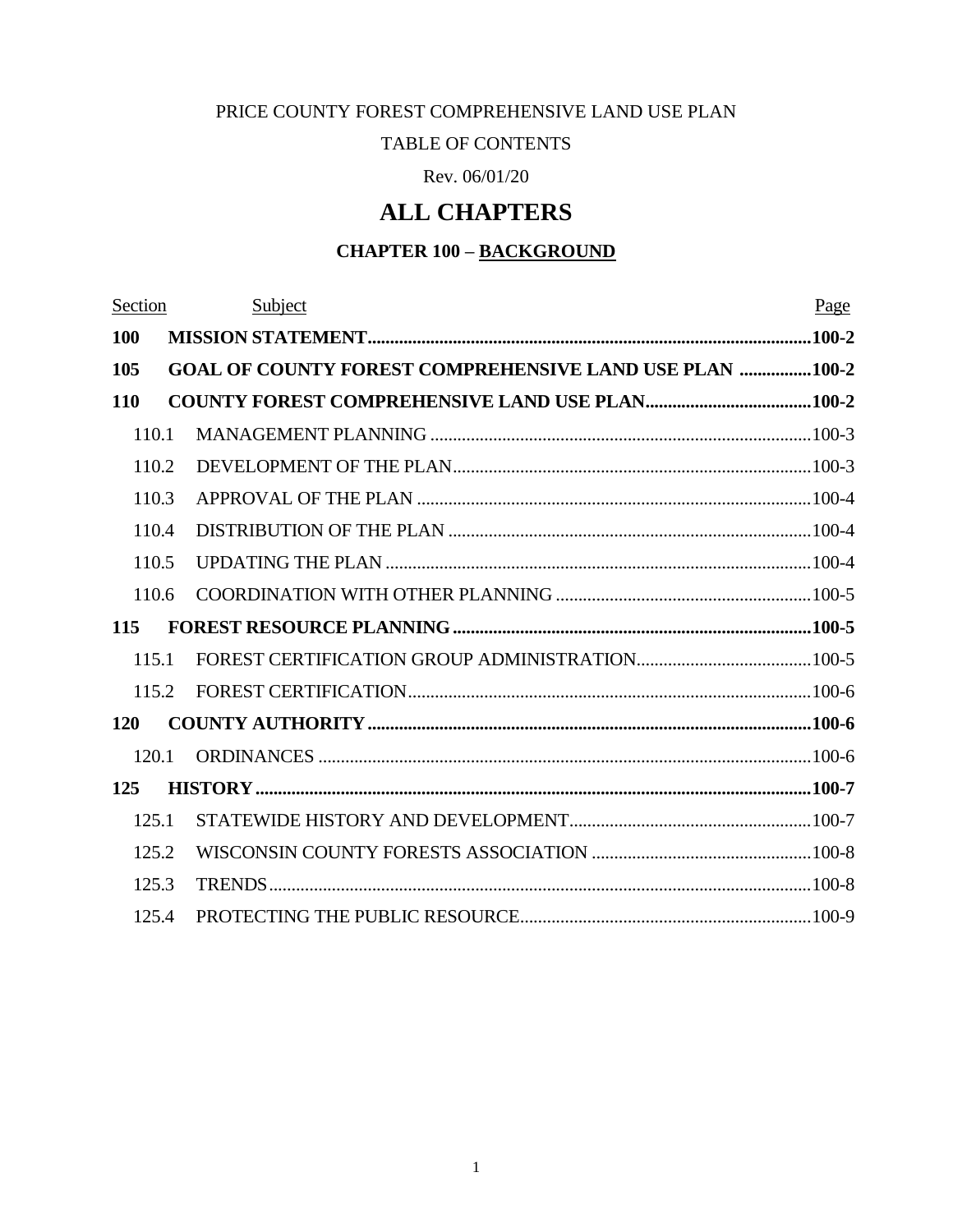#### **CHAPTER 200 - GENERAL ADMINISTRATION**

| Section |         | Subject | Page |
|---------|---------|---------|------|
| 200     |         |         |      |
| 205     |         |         |      |
|         | 205.1   |         |      |
|         | 205.1.1 |         |      |
|         | 205.1.2 |         |      |
|         | 205.2   |         |      |
|         | 205.2.1 |         |      |
|         | 205.2.2 |         |      |
|         |         |         |      |
|         |         |         |      |
| 210     |         |         |      |
| 215     |         |         |      |
|         | 215.1   |         |      |
|         | 215.1.1 |         |      |
|         | 215.1.2 |         |      |
|         | 215.1.3 |         |      |
|         | 215.2   |         |      |
|         | 215.2.1 |         |      |
|         | 215.2.2 |         |      |
|         | 215.2.3 |         |      |
|         | 215.3   |         |      |
| 220     |         |         |      |
|         | 220.1   |         |      |
|         | 220.1.1 |         |      |
|         | 220.1.2 |         |      |
|         | 220.1.3 |         |      |
|         | 220.2   |         |      |
|         | 220.2.1 |         |      |
|         | 220.2.2 |         |      |
| 225     |         |         |      |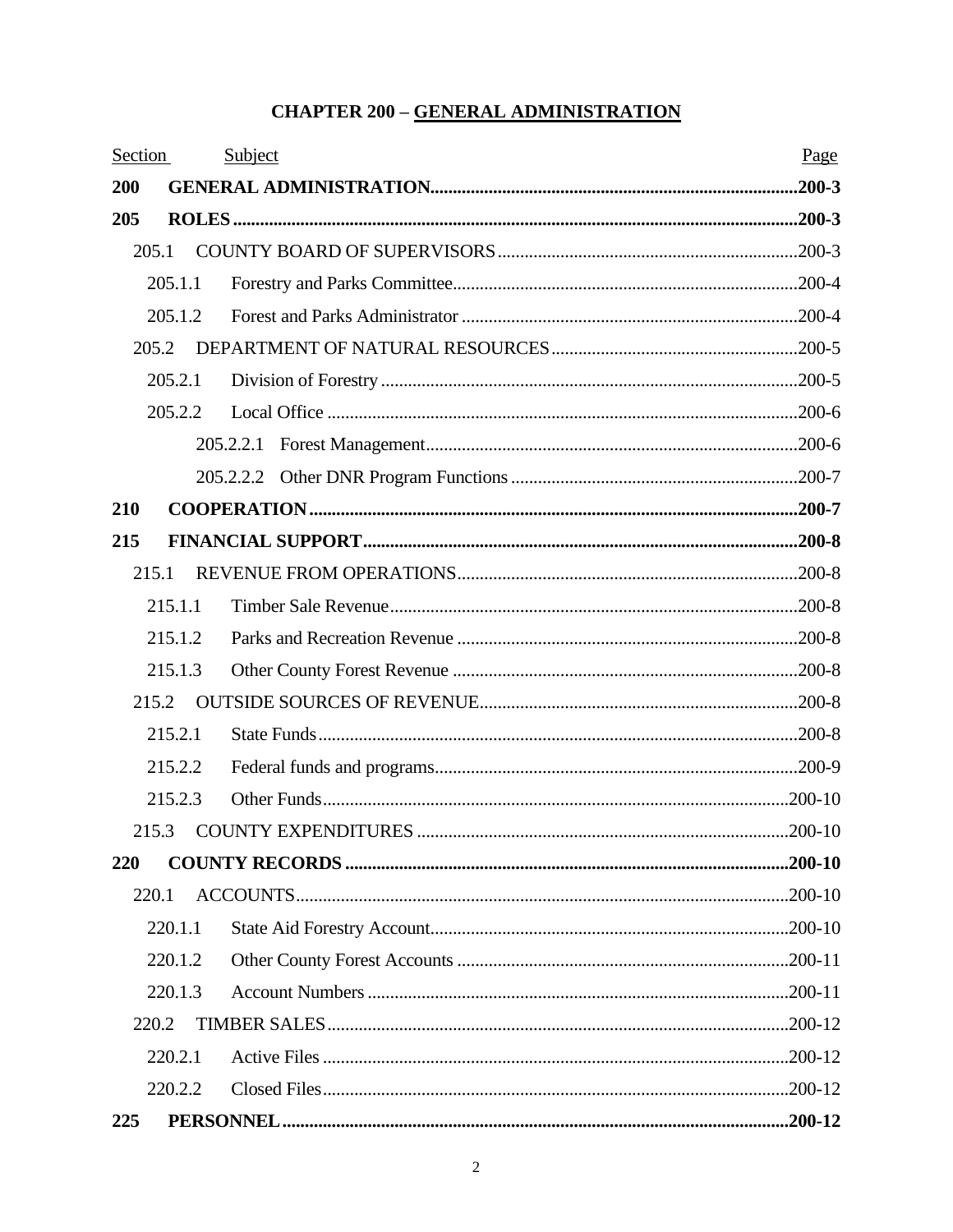| 2252         |  |
|--------------|--|
|              |  |
| $225 \Delta$ |  |
|              |  |
| <b>230</b>   |  |
|              |  |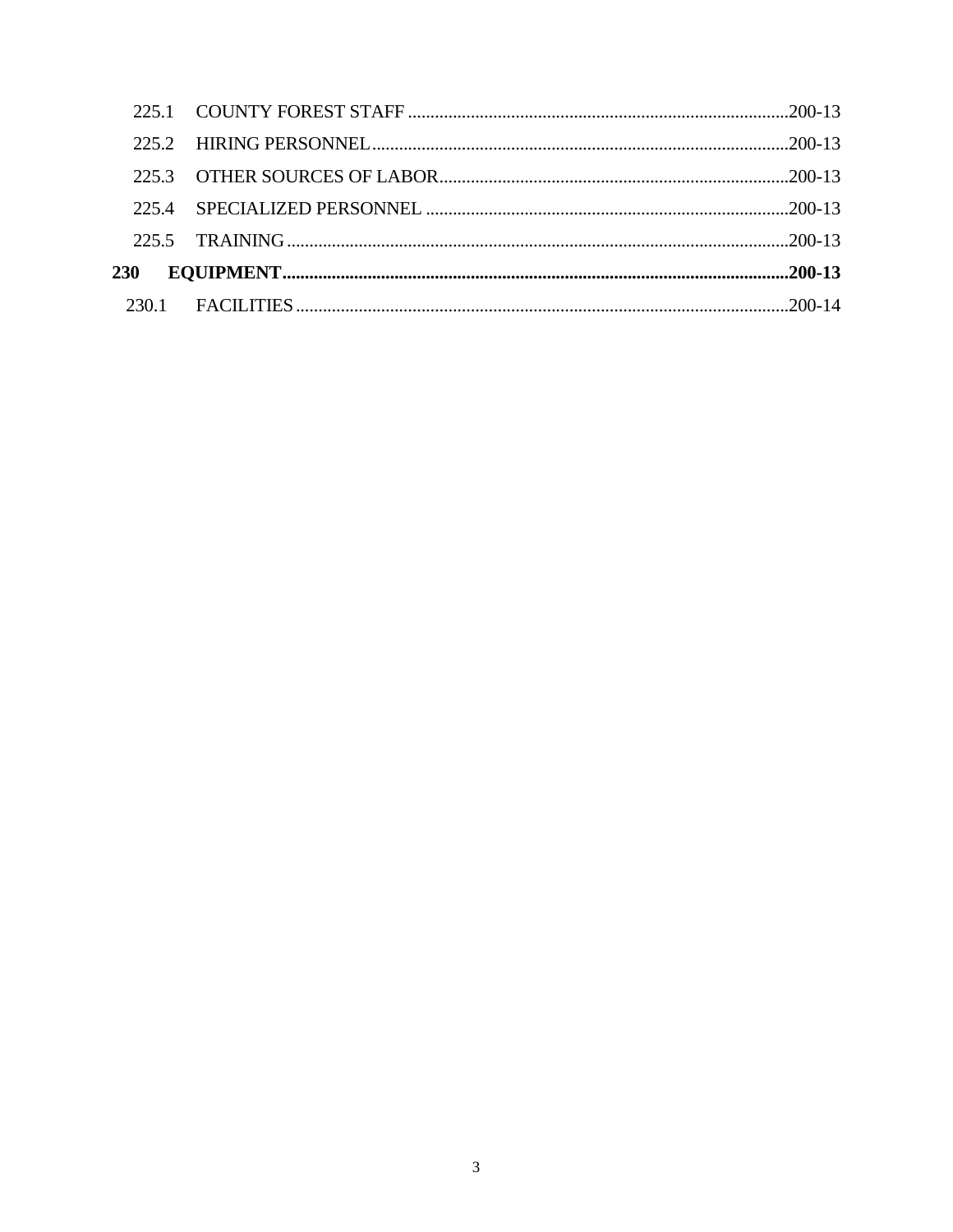# **CHAPTER 300 - DESCRIPTION OF FOREST AND MANAGEMENT PLANNING**

| Section | Subject   | Page |
|---------|-----------|------|
| 300     |           |      |
| 300.1   |           |      |
| 300.2   |           |      |
| 300.2.1 |           |      |
| 300.2.2 |           |      |
| 300.2.3 |           |      |
| 300.2.4 |           |      |
|         |           |      |
| 300.2.5 |           |      |
|         | 300.2.5.1 |      |
|         |           |      |
| 300.2.6 |           |      |
| 300.2.7 |           |      |
| 300.2.8 |           |      |
| 300.3   |           |      |
| 300.3.1 |           |      |
| 300.3.2 |           |      |
|         |           |      |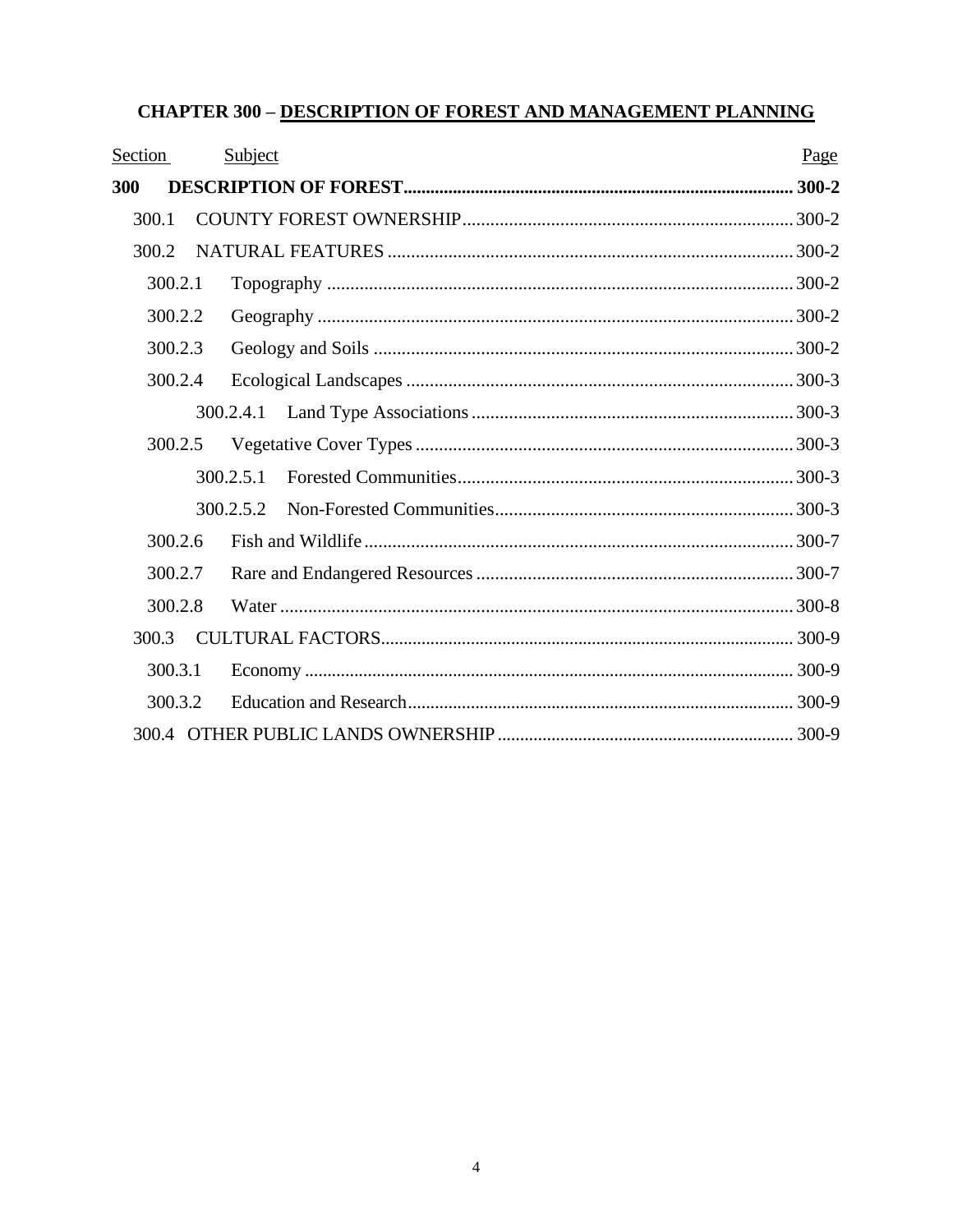# **CHAPTER 400 – COUNTY FOREST OWNERSHIP**

|     | Section | Subject                                                 | Page |
|-----|---------|---------------------------------------------------------|------|
| 400 |         |                                                         |      |
| 405 |         |                                                         |      |
| 410 |         |                                                         |      |
| 415 |         |                                                         |      |
| 420 |         | ACQUISITION OF LAND WITHIN THE COUNTY FOREST BLOCKING   |      |
|     |         |                                                         |      |
| 425 |         | ACQUISITION OF LAND OUTISDE THE COUNTY FOREST BLOCKING  |      |
|     |         |                                                         |      |
| 430 |         |                                                         |      |
| 435 |         | METHODS AND AUTHORIZATION FOR ACQUISITION LAND TITLE OR |      |
|     |         |                                                         |      |
| 440 |         |                                                         |      |
| 445 |         |                                                         |      |
|     | 445.1   |                                                         |      |
| 450 |         | WITHDRAWAL OF LANDS FROM COUNTY FOREST LAW400-8         |      |
|     | 450.1   |                                                         |      |
| 455 |         |                                                         |      |
|     | 455.1   |                                                         |      |
|     | 455.2   | LOCATION OF LINES BY OTHER THAN LEGAL SURVEY400-10      |      |
|     | 455.3   | PRESERVATION OF LANDMARKS, MONUMENTS, ETC. 400-10       |      |
| 460 |         |                                                         |      |
|     | 460.1   |                                                         |      |
|     | 460.2   |                                                         |      |
|     | 460.4   |                                                         |      |
|     | 460.5   |                                                         |      |
|     | 460.6   |                                                         |      |
| 465 |         |                                                         |      |
|     | 465.1   |                                                         |      |
|     | 465.2   | PROCEDURES FOR PROPERTY RIGHTS CONVEYANCE 400-15        |      |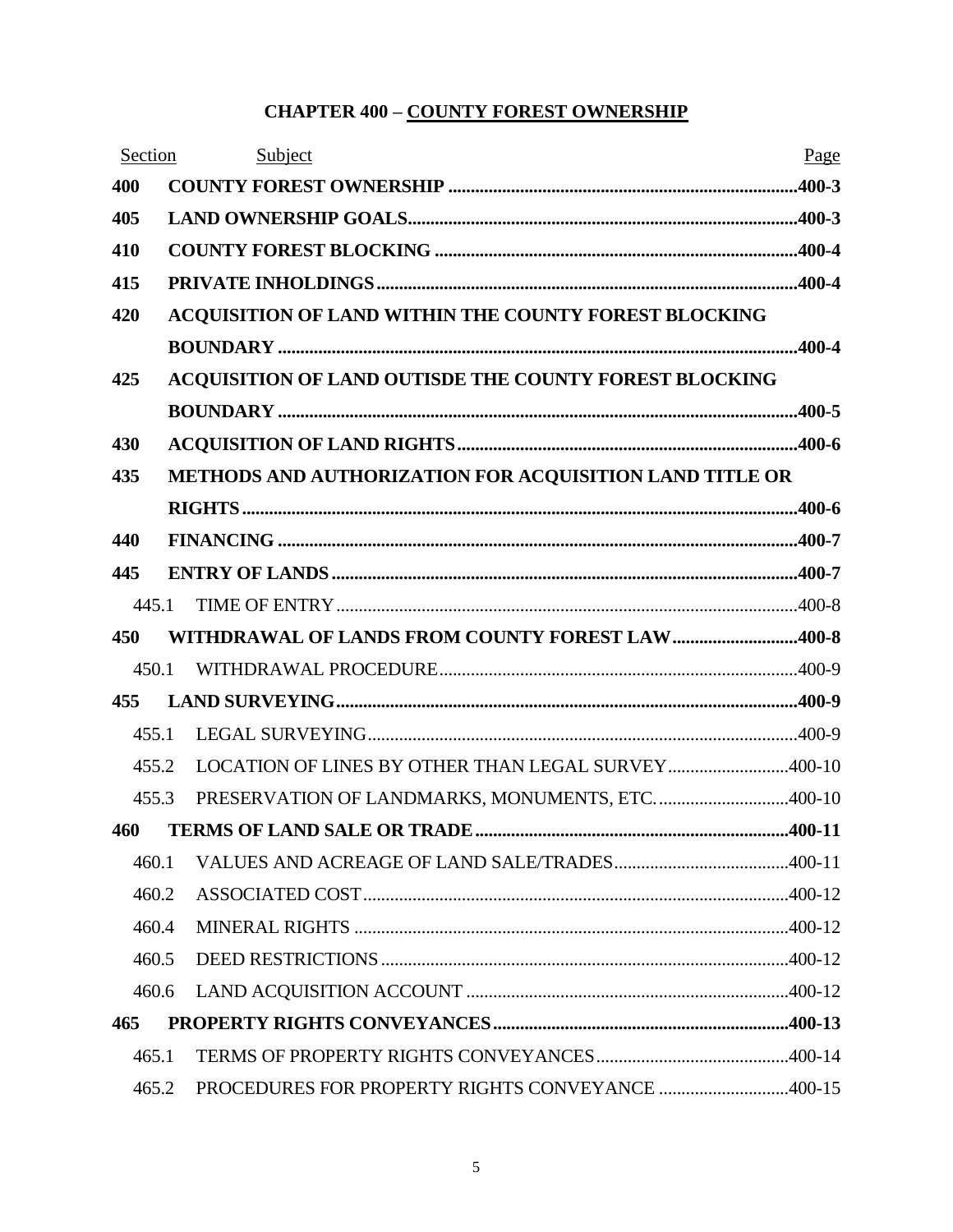# **CHAPTER 500 - COUNTY FOREST ADMINISTRATION**

| Section |         |          | Subject | Page |
|---------|---------|----------|---------|------|
| 500     |         |          |         |      |
|         | 500.1   |          |         |      |
| 505     |         |          |         |      |
|         | 505.1   |          |         |      |
|         | 505.2   |          |         |      |
|         | 505.3   |          |         |      |
|         | 505.4   |          |         |      |
|         | 505.5   |          |         |      |
|         | 505.6   |          |         |      |
|         | 505.7   |          |         |      |
|         | 505.8   |          |         |      |
|         | 505.8.1 |          |         |      |
|         | 505.8.2 |          |         |      |
|         | 505.8.3 |          |         |      |
|         | 505.8.4 |          |         |      |
|         | 505.8.5 |          |         |      |
|         | 505.8.6 |          |         |      |
|         | 505.8.7 |          |         |      |
|         | 505.8.8 |          |         |      |
|         | 505.8.9 |          |         |      |
|         |         | 505.8.10 |         |      |
|         |         | 505.8.11 |         |      |
|         |         | 505.8.12 |         |      |
|         |         | 505.8.13 |         |      |
|         |         | 505.8.14 |         |      |
|         |         | 505.8.15 |         |      |
|         |         | 505.8.16 |         |      |
|         | 505.9   |          |         |      |
|         | 505.10  |          |         |      |
|         |         |          |         |      |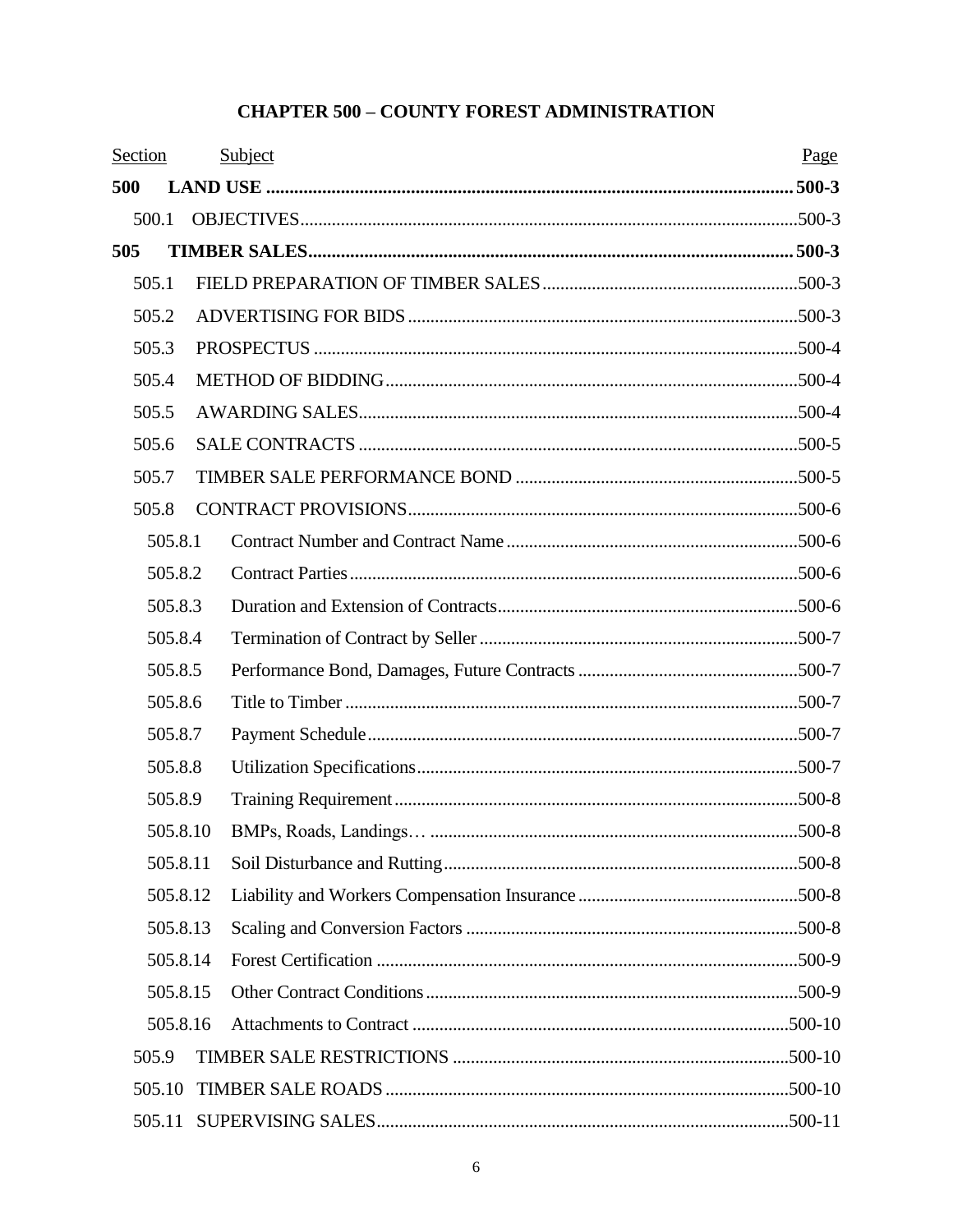|       | 505.12.1 |  |  |
|-------|----------|--|--|
|       | 505.12.2 |  |  |
|       | 505.12.3 |  |  |
|       |          |  |  |
| 510   |          |  |  |
| 510.1 |          |  |  |
| 515   |          |  |  |
| 520   |          |  |  |
| 520.1 |          |  |  |
| 520.2 |          |  |  |
| 520.3 |          |  |  |
| 520.4 |          |  |  |
| 520.5 |          |  |  |
| 520.6 |          |  |  |
|       | 520.6.1  |  |  |
|       | 520.6.2  |  |  |
|       | 520.6.3  |  |  |
|       | 520.6.4  |  |  |
| 520.7 |          |  |  |
| 520.8 |          |  |  |
| 520.9 |          |  |  |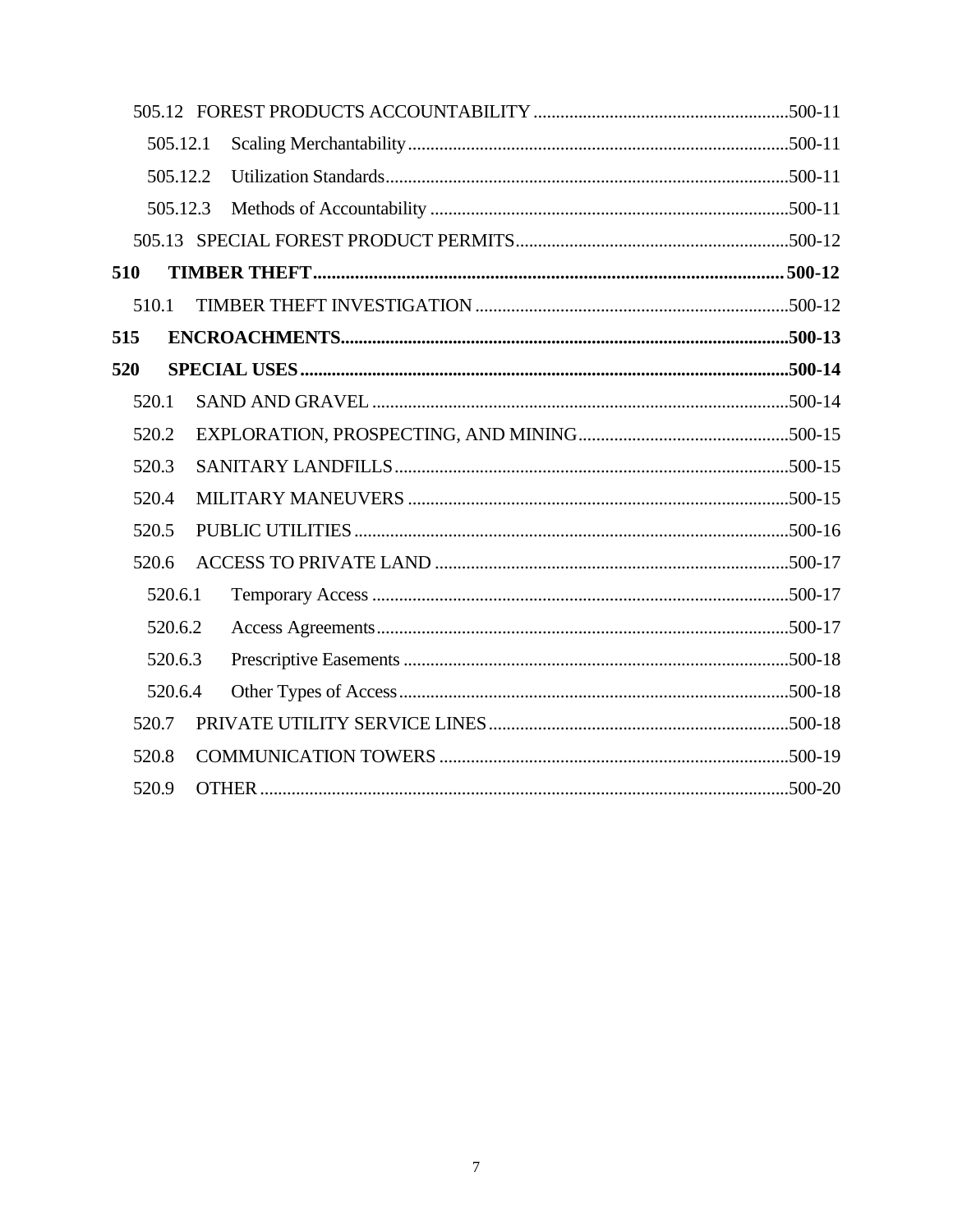#### **CHAPTER 600 - PROTECTION**

| Section |         | Subject                                                 | Page |
|---------|---------|---------------------------------------------------------|------|
| 600     |         |                                                         |      |
| 605     |         |                                                         |      |
|         | 605.1   |                                                         |      |
|         | 605.1.1 |                                                         |      |
|         | 605.1.2 |                                                         |      |
|         | 605.1.3 |                                                         |      |
|         | 605.1.4 |                                                         |      |
|         | 605.2   |                                                         |      |
|         | 605.3   |                                                         |      |
|         | 605.4   |                                                         |      |
|         | 605.5   |                                                         |      |
| 610     |         |                                                         |      |
|         | 610.1   |                                                         |      |
|         | 610.2   |                                                         |      |
|         | 610.3   |                                                         |      |
|         | 610.3.1 |                                                         |      |
|         | 610.3.2 |                                                         |      |
|         | 610.3.4 |                                                         |      |
|         | 610.4   |                                                         |      |
|         | 610.5   |                                                         |      |
|         | 605.5.1 |                                                         |      |
|         | 605.5.2 |                                                         |      |
|         | 605.5.3 |                                                         |      |
|         | 610.6   | PRICE COUNTY'S INVASIVE SPECIES MANAGEMENT PLAN  600-13 |      |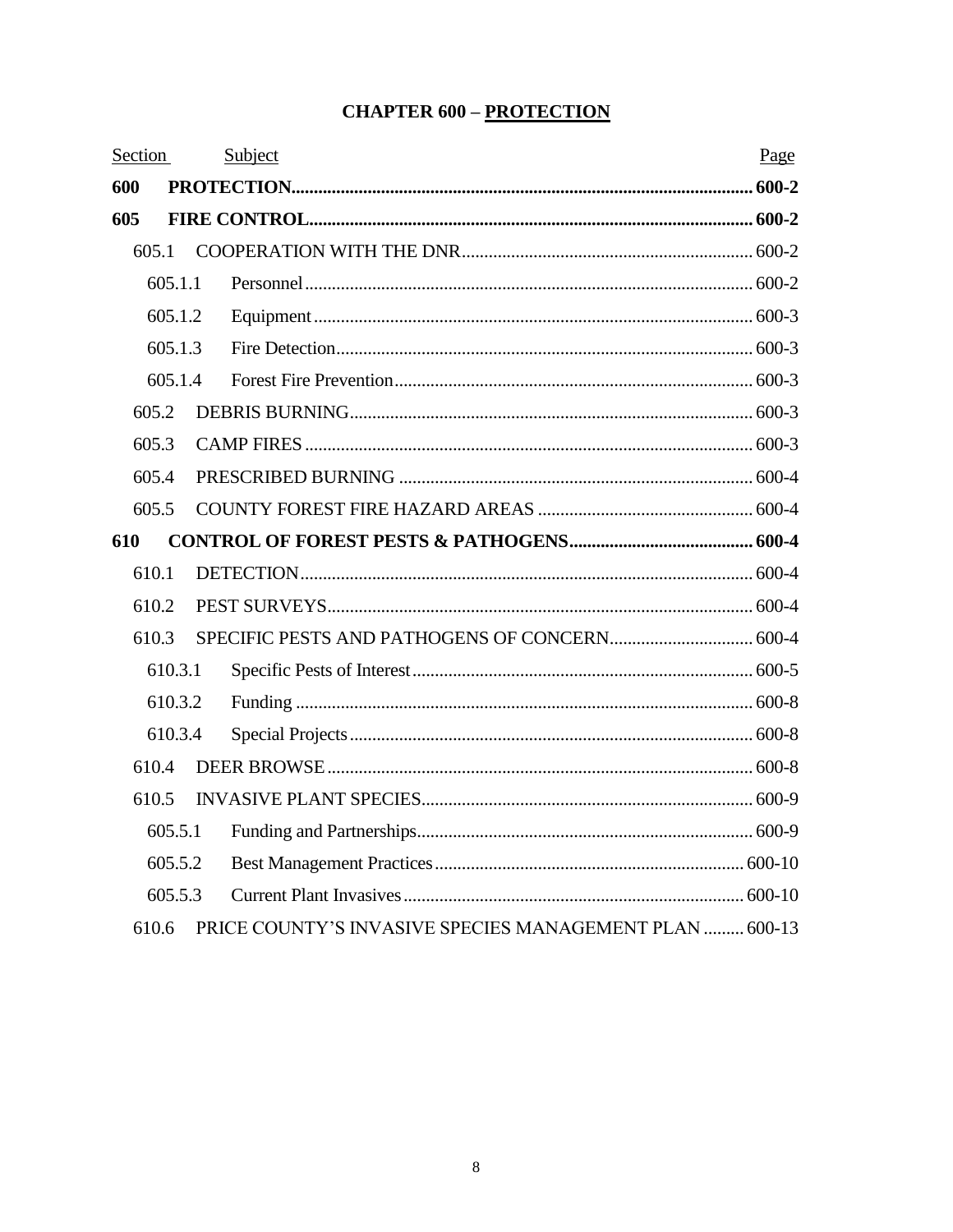#### **CHAPTER 700 - ROADS AND ACCESS**

| Section |         | Subject                                                    | Page  |
|---------|---------|------------------------------------------------------------|-------|
| 700     |         |                                                            | 700-2 |
| 705     |         |                                                            |       |
| 710     |         |                                                            |       |
| 710.1   |         | PERMANENT PRIMARY FOREST ROADS (COUNTY FOREST ROADS) 700-4 |       |
| 710.2   |         |                                                            |       |
| 710.3   |         |                                                            |       |
| 710.4   |         |                                                            |       |
|         | 710.4.1 |                                                            |       |
|         | 710.4.2 |                                                            |       |
|         | 710.4.3 |                                                            |       |
| 710.5   |         |                                                            |       |
| 710.6   |         |                                                            |       |
| 715     |         |                                                            |       |
| 725     |         |                                                            |       |
| 730     |         |                                                            |       |
| 730.1   |         |                                                            |       |
| 740     |         |                                                            |       |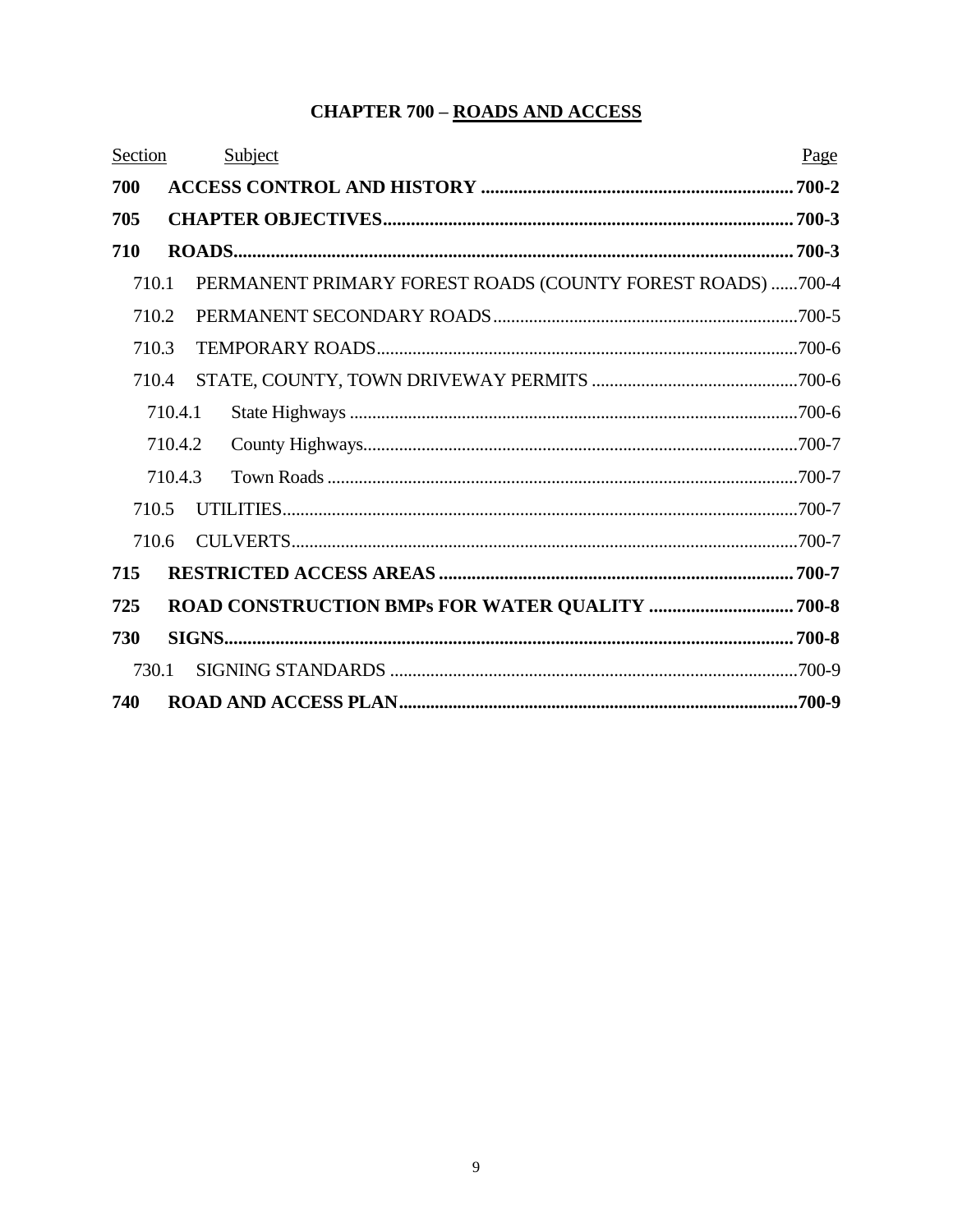#### **CHAPTER 800 – INTEGRATED RESOURCE MANAGEMENT**

|     | Section  |           | Subject                                                                        | Page |
|-----|----------|-----------|--------------------------------------------------------------------------------|------|
| 800 |          |           |                                                                                |      |
| 805 |          |           | <b>INTEGRATED RESOURCE MANAGEMENT APPROACH 800-5</b>                           |      |
| 810 |          |           |                                                                                |      |
|     | 810.1    |           |                                                                                |      |
|     | 810.1.1  |           |                                                                                |      |
|     | 810.1.2  |           |                                                                                |      |
|     | 810.1.3  |           |                                                                                |      |
|     | 810.1.4  |           |                                                                                |      |
|     | 810.1.5  |           |                                                                                |      |
|     | 810.1.6  |           |                                                                                |      |
|     |          |           | 810.1.6.1 Restrictions on Timber and Pulp Cutting – Price County Forests 800-8 |      |
|     | 810.1.7  |           |                                                                                |      |
|     |          |           |                                                                                |      |
|     |          |           |                                                                                |      |
|     | 810.1.8  |           |                                                                                |      |
|     |          |           |                                                                                |      |
|     |          |           |                                                                                |      |
|     |          | 810.1.8.3 |                                                                                |      |
|     |          |           |                                                                                |      |
|     |          |           |                                                                                |      |
|     |          |           |                                                                                |      |
|     |          |           |                                                                                |      |
|     |          |           |                                                                                |      |
|     |          |           |                                                                                |      |
|     |          |           |                                                                                |      |
|     | 810.1.9  |           |                                                                                |      |
|     | 810.1.10 |           |                                                                                |      |
| 815 |          |           | <b>MANAGEMENT CONSIDERATIONS TO REDUCE LOSS 800-11</b>                         |      |
|     | 815.1    |           |                                                                                |      |
|     | 815.1.1  |           |                                                                                |      |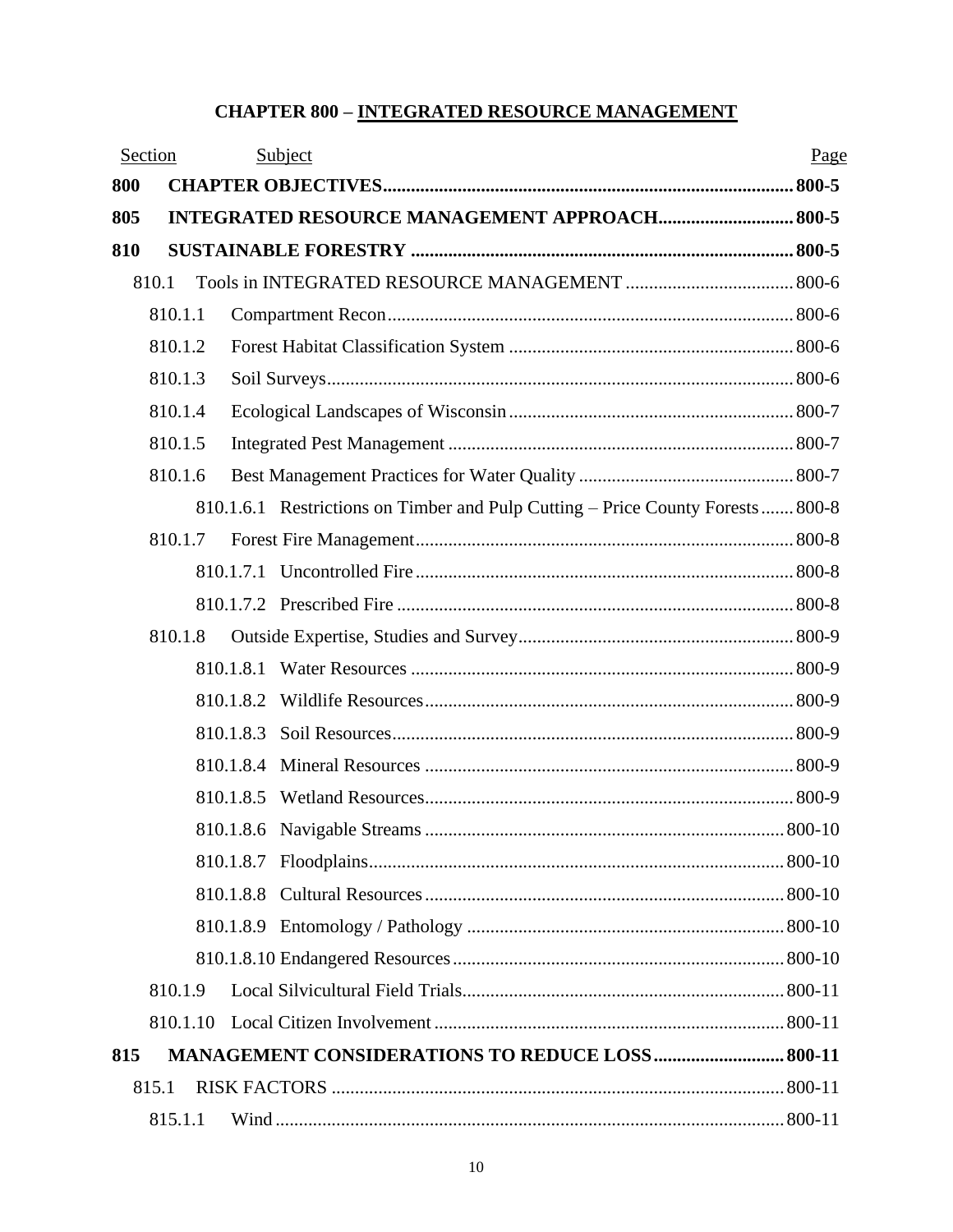| 815.1.2 |                                                               |  |
|---------|---------------------------------------------------------------|--|
| 815.1.3 |                                                               |  |
| 815.1.4 |                                                               |  |
| 815.1.5 |                                                               |  |
| 815.1.6 |                                                               |  |
| 820     |                                                               |  |
| 820.1   |                                                               |  |
| 820.1.1 |                                                               |  |
| 820.1.2 |                                                               |  |
| 820.1.3 |                                                               |  |
| 820.2   |                                                               |  |
| 820.2.1 |                                                               |  |
| 820.2.2 |                                                               |  |
| 820.3   |                                                               |  |
| 820.4   | FOREST TYPES REQUIRING INTENSIVE EFFORT TO REGENERATE  800-19 |  |
| 820.4.1 |                                                               |  |
| 820.4.2 |                                                               |  |
| 820.5   |                                                               |  |
| 820.6   | LEGALLY PROTECTED AND SPECIAL CONCERN PLANT SPECIES  800-20   |  |
| 820.7   |                                                               |  |
| 815.1.1 |                                                               |  |
| 820.8   |                                                               |  |
| 825     |                                                               |  |
| 825.1   |                                                               |  |
| 825.2   |                                                               |  |
| 825.3   |                                                               |  |
| 825.4   | RESOURCE MANAGEMENT CONSIDERATIONS FOR WILDLIFE  800-22       |  |
| 825.4.1 |                                                               |  |
| 825.5   |                                                               |  |
| 825.5.1 |                                                               |  |
| 825.5.2 |                                                               |  |
| 825.5.3 |                                                               |  |
| 825.5.4 |                                                               |  |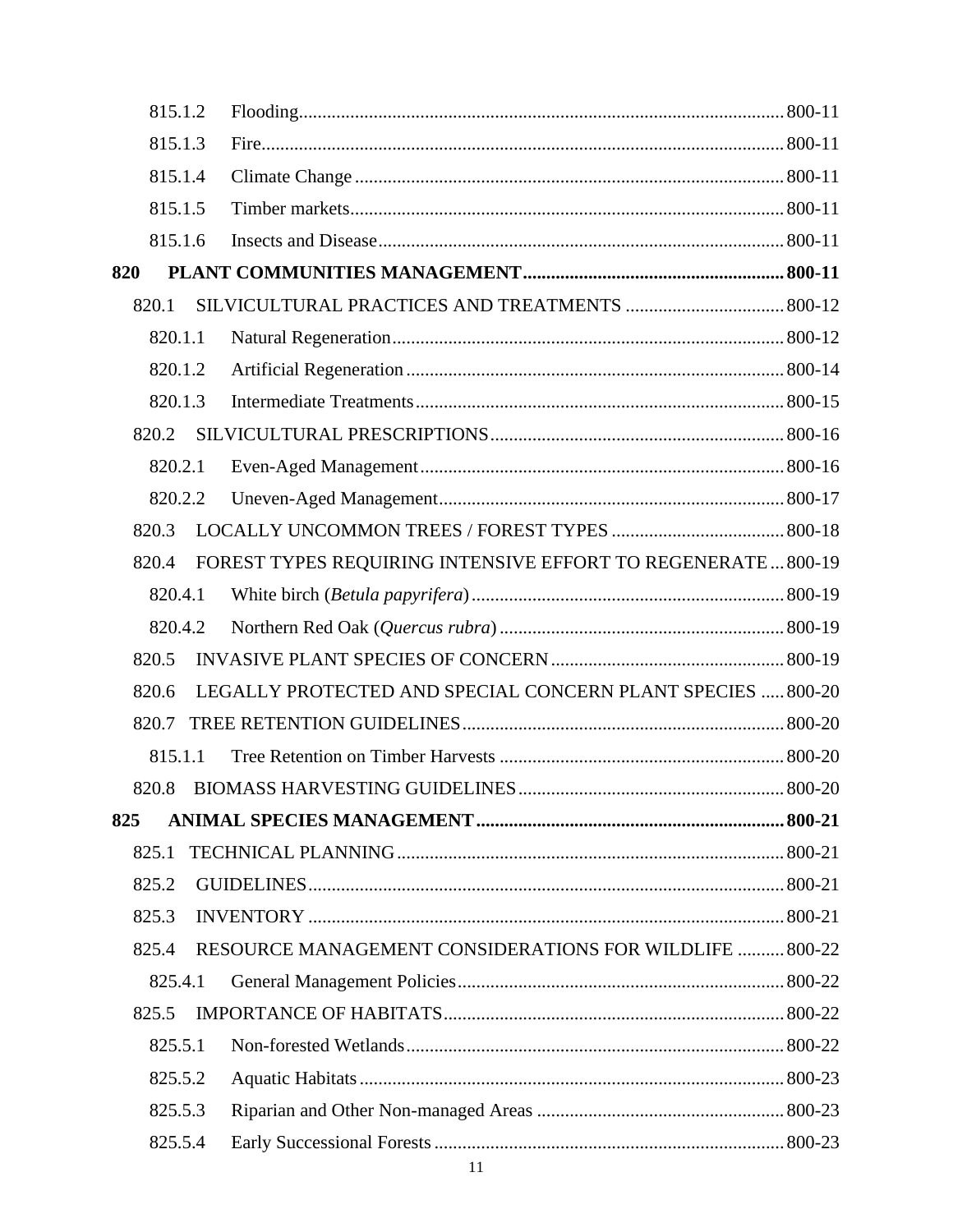| 825.5.5 |                                                                                |  |
|---------|--------------------------------------------------------------------------------|--|
| 825.5.6 |                                                                                |  |
| 825.5.7 |                                                                                |  |
| 825.5.8 |                                                                                |  |
| 825.5.9 |                                                                                |  |
| 825.6   |                                                                                |  |
| 825.6.1 | Wisconsin Wildlife Action Plan / Species of Greatest Conservation Need. 800-24 |  |
| 825.7   |                                                                                |  |
| 825.7.1 |                                                                                |  |
| 825.7.3 |                                                                                |  |
| 825.7.4 |                                                                                |  |
| 825.7.5 |                                                                                |  |
| 830     |                                                                                |  |
| 830.1   |                                                                                |  |
| 830.2   | AREAS RECOGNIZED BY STATE OR FEDERAL GOVERNMENT  800-26                        |  |
| 830.2.1 |                                                                                |  |
| 830.2.2 |                                                                                |  |
| 830.2.3 |                                                                                |  |
| 830.2.4 |                                                                                |  |
| 830.3   |                                                                                |  |
| 830.3.1 |                                                                                |  |
| 830.3.2 | Wildlife Sites (Hibernacula, Deer Yards, Rookeries, Special Habitats)  800-27  |  |
| 830.3.3 |                                                                                |  |
|         |                                                                                |  |
| 835     |                                                                                |  |
| 835.1   |                                                                                |  |
|         |                                                                                |  |
| 835.2.1 |                                                                                |  |
| 835.2.2 |                                                                                |  |
| 840     |                                                                                |  |
| 840.1   |                                                                                |  |
|         |                                                                                |  |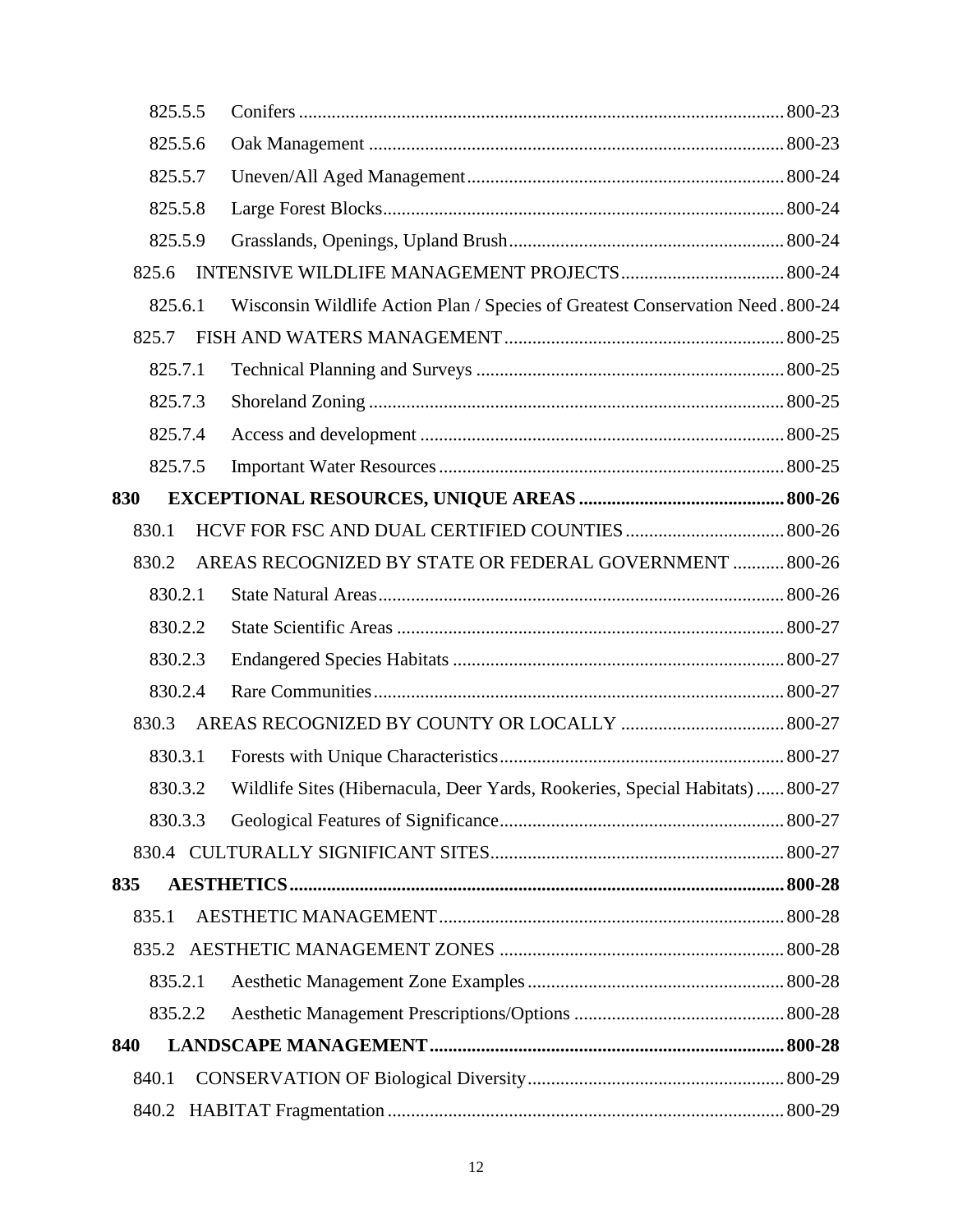#### **CHAPTER 900 - RECREATION**

| Section |         | Subject                                                          | Page |
|---------|---------|------------------------------------------------------------------|------|
| 900     |         |                                                                  |      |
| 905     |         |                                                                  |      |
| 910     |         |                                                                  |      |
| 915     |         |                                                                  |      |
| 920     |         |                                                                  |      |
| 925     |         | <b>RECREATIONAL USE PERMITS FOR ORGANZIED EVENTS 900-4</b>       |      |
| 930     |         |                                                                  |      |
| 930.1   |         |                                                                  |      |
| 930.2   |         |                                                                  |      |
| 930.3   |         |                                                                  |      |
|         | 930.4   |                                                                  |      |
|         | 930.5   |                                                                  |      |
|         | 930.6   |                                                                  |      |
| 935     |         |                                                                  |      |
| 935.1   |         |                                                                  |      |
|         | 935.2   |                                                                  |      |
|         | 935.3   |                                                                  |      |
|         | 935.4   |                                                                  |      |
|         | 935.4.1 | Public Boat Access Sites Maintained by Price County Forest 900-8 |      |
|         |         |                                                                  |      |
| 940     |         |                                                                  |      |
|         |         |                                                                  |      |
|         | 940.1.1 |                                                                  |      |
|         | 940.1.2 |                                                                  |      |
|         | 940.1.3 |                                                                  |      |
|         | 940.1.4 |                                                                  |      |
|         | 940.1.5 |                                                                  |      |
| 940.2   |         |                                                                  |      |
|         | 940.2.1 |                                                                  |      |
|         | 940.2.2 |                                                                  |      |
|         | 940.2.3 |                                                                  |      |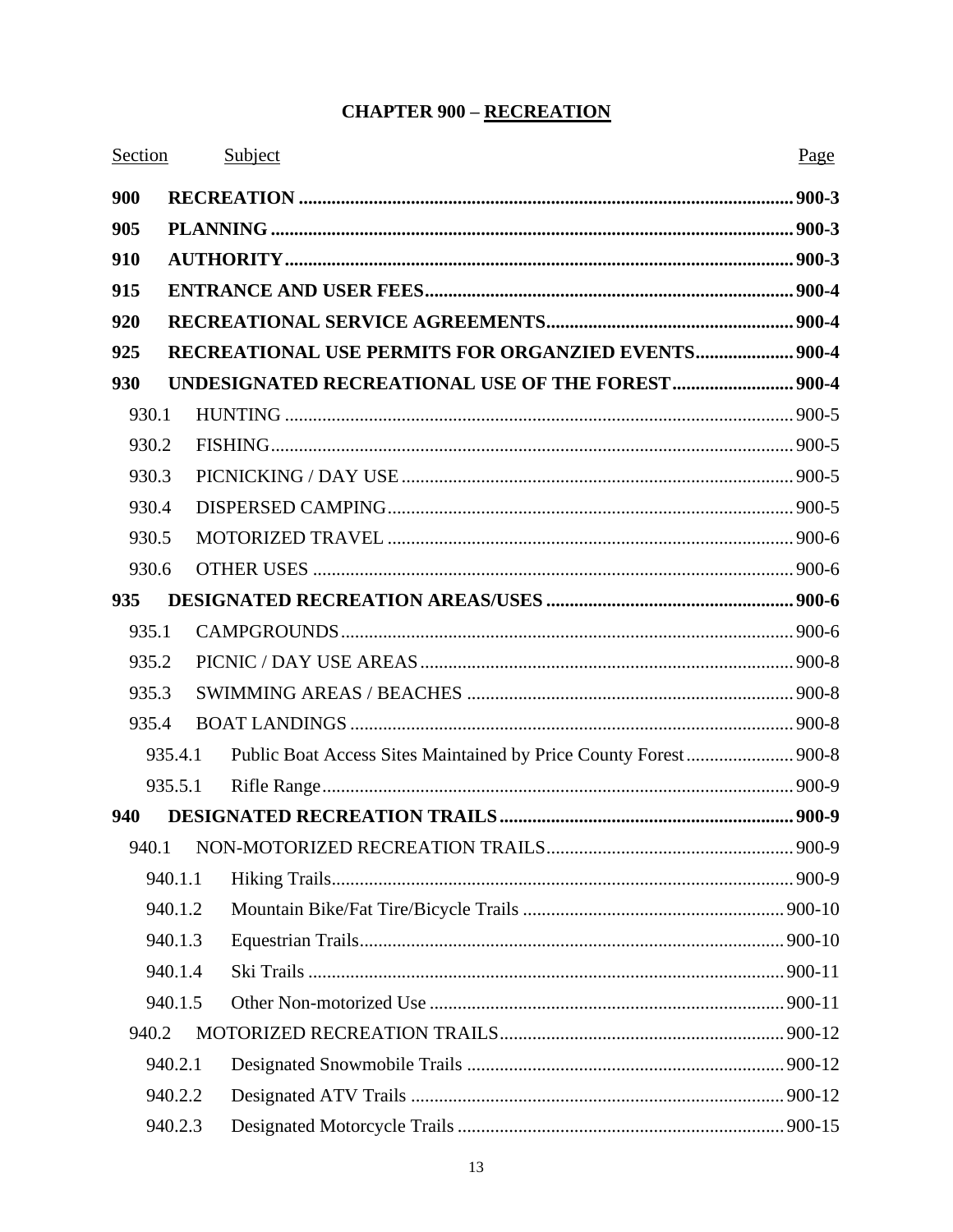| 940.3   |  |
|---------|--|
| 940.3.1 |  |
| 940.3.2 |  |
| 940.3.3 |  |
| 945     |  |
| 945.1   |  |
| 945.2   |  |
|         |  |
|         |  |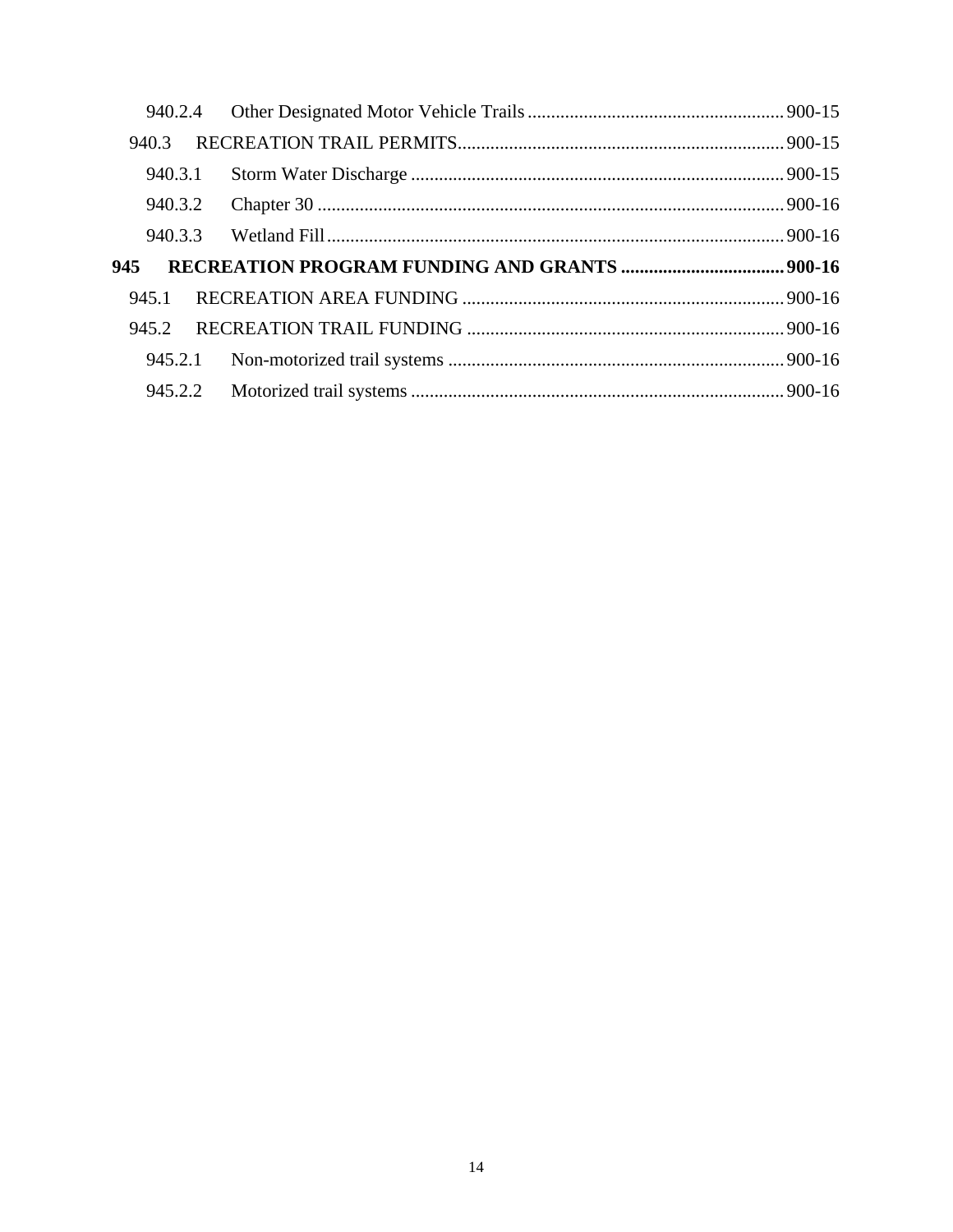# **CHAPTER 1000 – APPENDIX**

| Section | Description                                                  | Page |
|---------|--------------------------------------------------------------|------|
|         |                                                              |      |
|         |                                                              |      |
|         |                                                              |      |
|         |                                                              |      |
|         |                                                              |      |
|         |                                                              |      |
|         |                                                              |      |
|         |                                                              |      |
|         |                                                              |      |
|         |                                                              |      |
|         | 1010 PERMITS, USE AGREEMENTS, POLICIES AND CONTRACTS 1000-31 |      |
|         |                                                              |      |
|         | 1010.2 TIMBER SALE EXTENSION / RENEWAL POLICY* 1000-39       |      |
|         |                                                              |      |
|         |                                                              |      |
|         |                                                              |      |
|         |                                                              |      |
|         |                                                              |      |
|         |                                                              |      |
|         |                                                              |      |
|         |                                                              |      |
|         |                                                              |      |
|         |                                                              |      |
|         |                                                              |      |
|         | 1020.3 COUNTY NON-MOTORIZED RECREATIONAL TRAILS 1000-49      |      |
|         |                                                              |      |
|         |                                                              |      |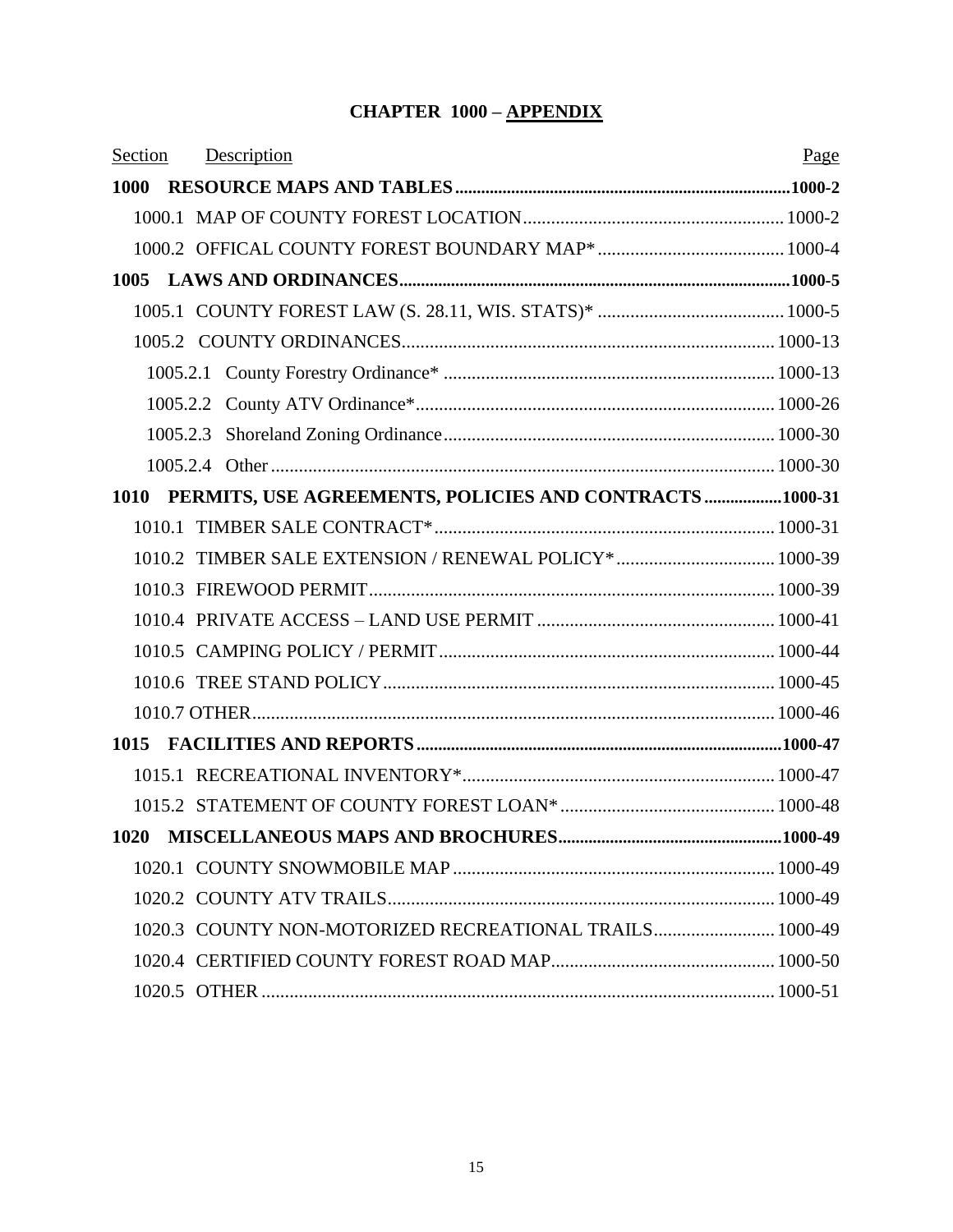#### **CHAPTER 2000 - PLANNING, REPORTS, BUDGET**

| Section | Subject                                            | Page |
|---------|----------------------------------------------------|------|
| 2000    |                                                    |      |
| 2005    |                                                    |      |
| 2010    |                                                    |      |
| 2015    |                                                    |      |
| 2020    |                                                    |      |
| 2025    | ACCOMPLISHMENT REPORTS OBJECTIVE AND POLICY 2000-2 |      |
| 2030    |                                                    |      |
| 2035    |                                                    |      |
|         |                                                    |      |
|         | 2035.1.1                                           |      |
|         |                                                    |      |
|         |                                                    |      |
|         |                                                    |      |
|         |                                                    |      |
| 2040    |                                                    |      |
|         |                                                    |      |
|         | 2040.2                                             |      |
|         |                                                    |      |
|         |                                                    |      |
|         |                                                    |      |
|         | 2040.6                                             |      |
|         | 2040.7                                             |      |